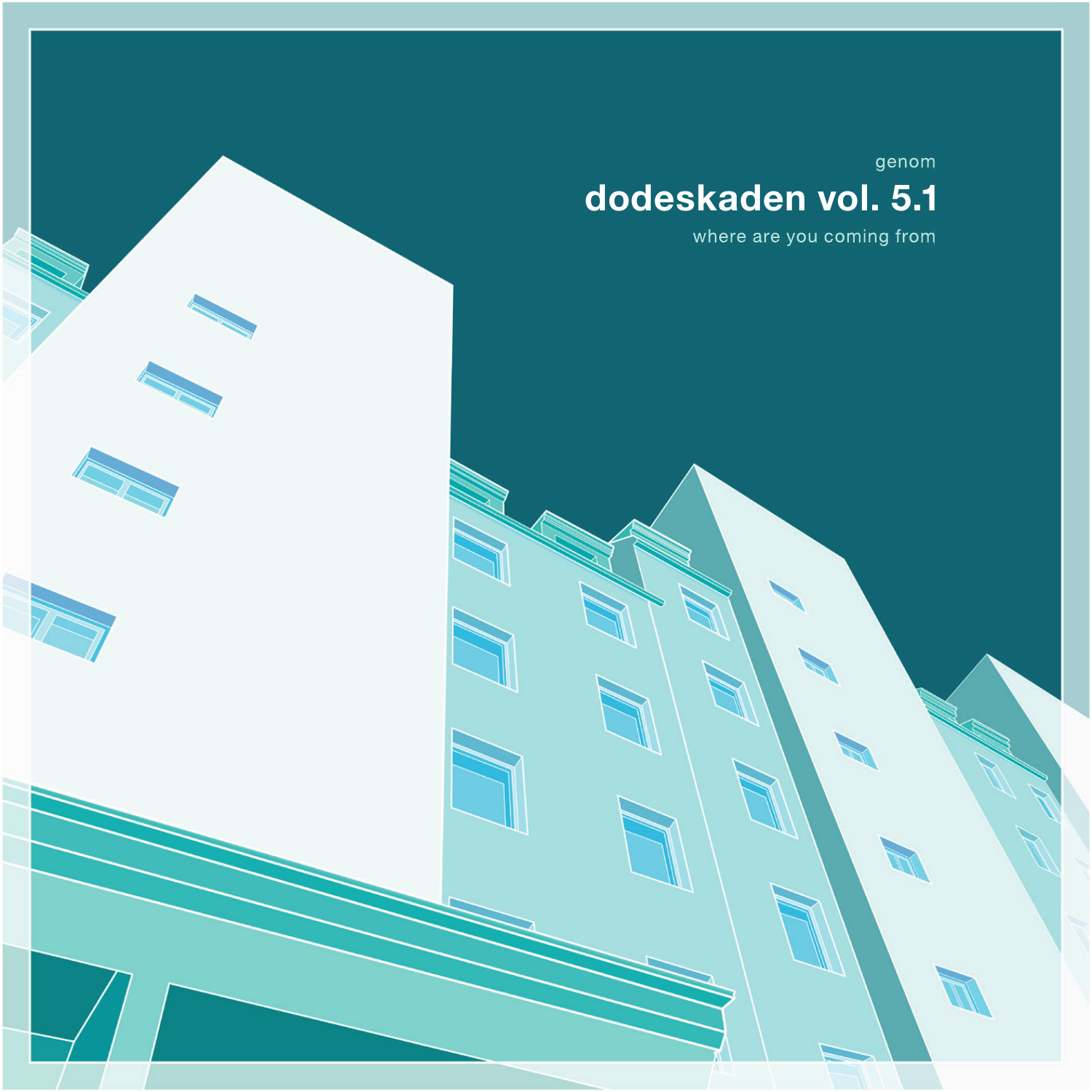Kapta – Everything Changes M-Beat feat. Jamiroquai – Do You Know Fusion Forum – Summer Mist Dust – Microspia (Problem Mix) Roni Size Reprazent – Heroes 4 Hero – Planeteria Jonny L – Underwater Communication Bliss'n'Tumble – The Snap Sci-Clone – Melt Goldie – Sensual Intense – 1st Contact (ASC Remix) Apollo 440 – Vanishing Point Therapy? – Loose (Photek Remix) Shere Khan & Flytronix – Inevitable Peace B.L.I.M. – Their Culture Optical – Grey Odyssey Ronnie & Clyde – Last Hand Adam F – The Tree Knows Everything (Clean Edit) Lo Life – The Trouble With Funk Chameleon – Close Your Eyes And Listen

compiled, mixed & recorded by Genom mastered by genomaudio.com artwork by michalmalolepszy.com

duration 66 minutes 39 seconds released in 2018

[K-Tel] [Renk Records] [Techno Party] [XL] [Talkin' Loud] [Talkin' Loud] [XL Recordings] [Machina] **[FFRR]** [FFRR] [Subvert Central] [Stealth Sonic] [A&M Records] [Liquid - CTM] [Machina] [Sony Music] [Machina] [EMI Records] [Audio Blueprint] [Good Looking Records]